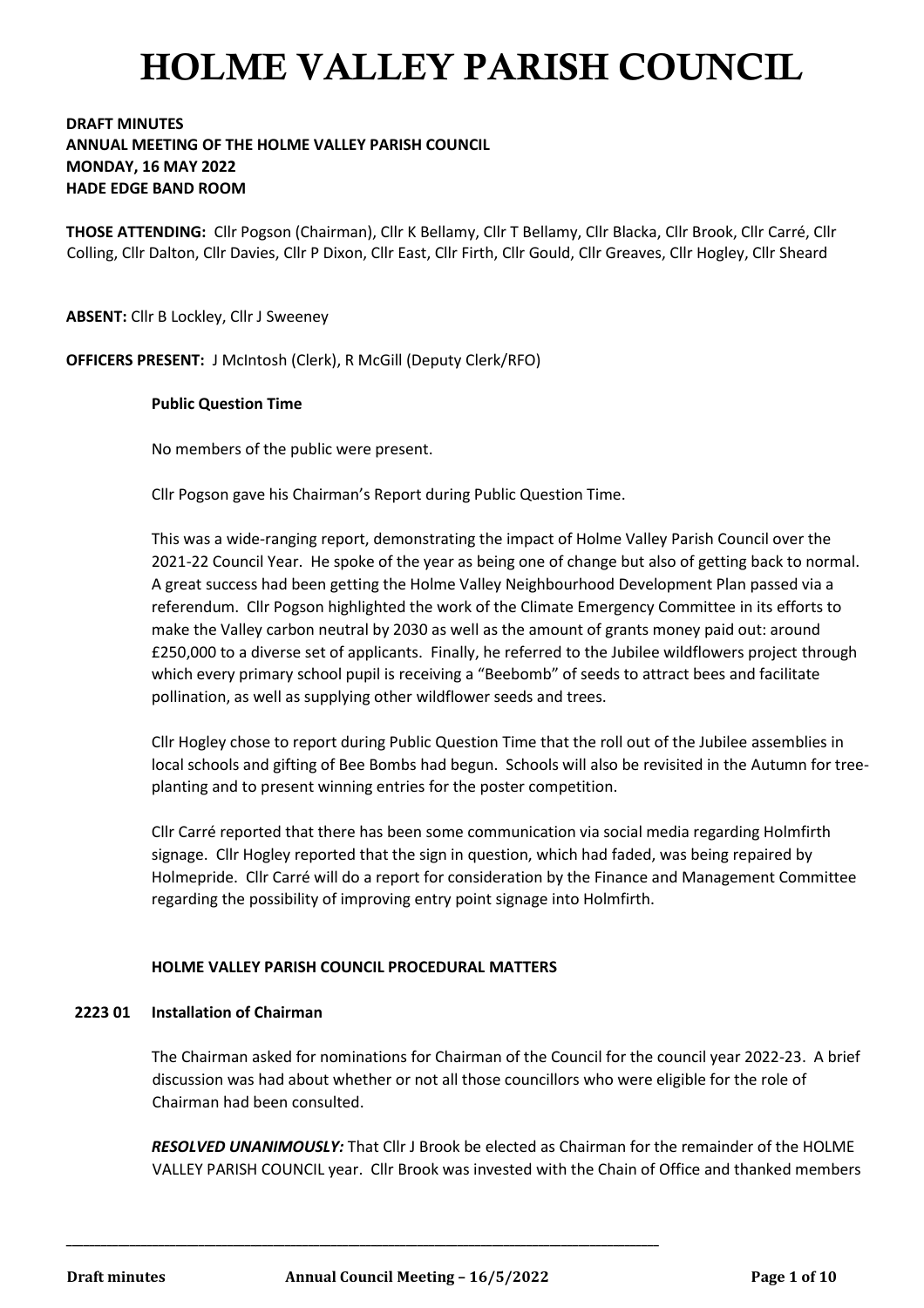for his election. After 12 years' service, Cllr Brook said, this would be his last year as a Parish Councillor.

Cllr Pogson was thanked for his service as Chairman for the previous year.

Cllr Pogson thanked fellow Councillors, Officers and the people of the Holme Valley for their support during his year as Chairman – a year he had enjoyed. He wished the incoming Chairman well in his new office.

Clerk to arrange signing of the Declaration of Acceptance of Office at the Council Office at Holmfirth Civic with the Chairman.

#### **2223 02 Installation of Vice Chairman**

The Chairman asked for nominations for Vice Chairman of the Council.

*RESOLVED UNANIMOUSLY:* That Cllr Blacka be elected Vice Chairman of the Council for the ensuing year.

The newly elected Vice Chairman was presented with the Vice Chairman's Chain of Office. She expressed her thanks for the service of the previous Vice Chairman and noted her gratitude to fellow councillors for their support and harmonious way of working to make a difference for the people of the Holme Valley.

#### **2223 03 Recording of public meeting**

The meeting was recorded by the Deputy Clerk/RFO on audio for public broadcast via the HOLME VALLEY PARISH COUNCIL Youtube channel. There were no other requests to record the meeting.

#### **2223 04 Items to be heard in private session**

There were no requests for agenda items to be heard in private session.

#### **2223 05 Apologies and reasons for absence**

Apologies and reasons were circulated prior to the meeting starting.

*Approved:* Apologies were accepted from Cllr Bustard, Cllr T Dixon, Cllr D Hall and Cllr A Wilson. Cllr Roberts has a dispensation in place. All reasons were approved.

#### **2223 06 Receipt of written Declarations of Pecuniary and Other Interests**

**\_\_\_\_\_\_\_\_\_\_\_\_\_\_\_\_\_\_\_\_\_\_\_\_\_\_\_\_\_\_\_\_\_\_\_\_\_\_\_\_\_\_\_\_\_\_\_\_\_\_\_\_\_\_\_\_\_\_\_\_\_\_\_\_\_\_\_\_\_\_\_\_\_\_\_\_\_\_\_\_\_\_\_\_\_\_\_\_\_\_\_\_\_\_\_\_\_\_\_\_\_\_\_**

Clerk reported that 3 revised Declarations of Interest had been received and shared with the Kirklees Monitoring Officer and with councillors via email.

*NOTED:* Revised Declarations of Pecuniary and Other Interests had been received from Cllr Wilson, Cllr Greaves and Cllr Davies.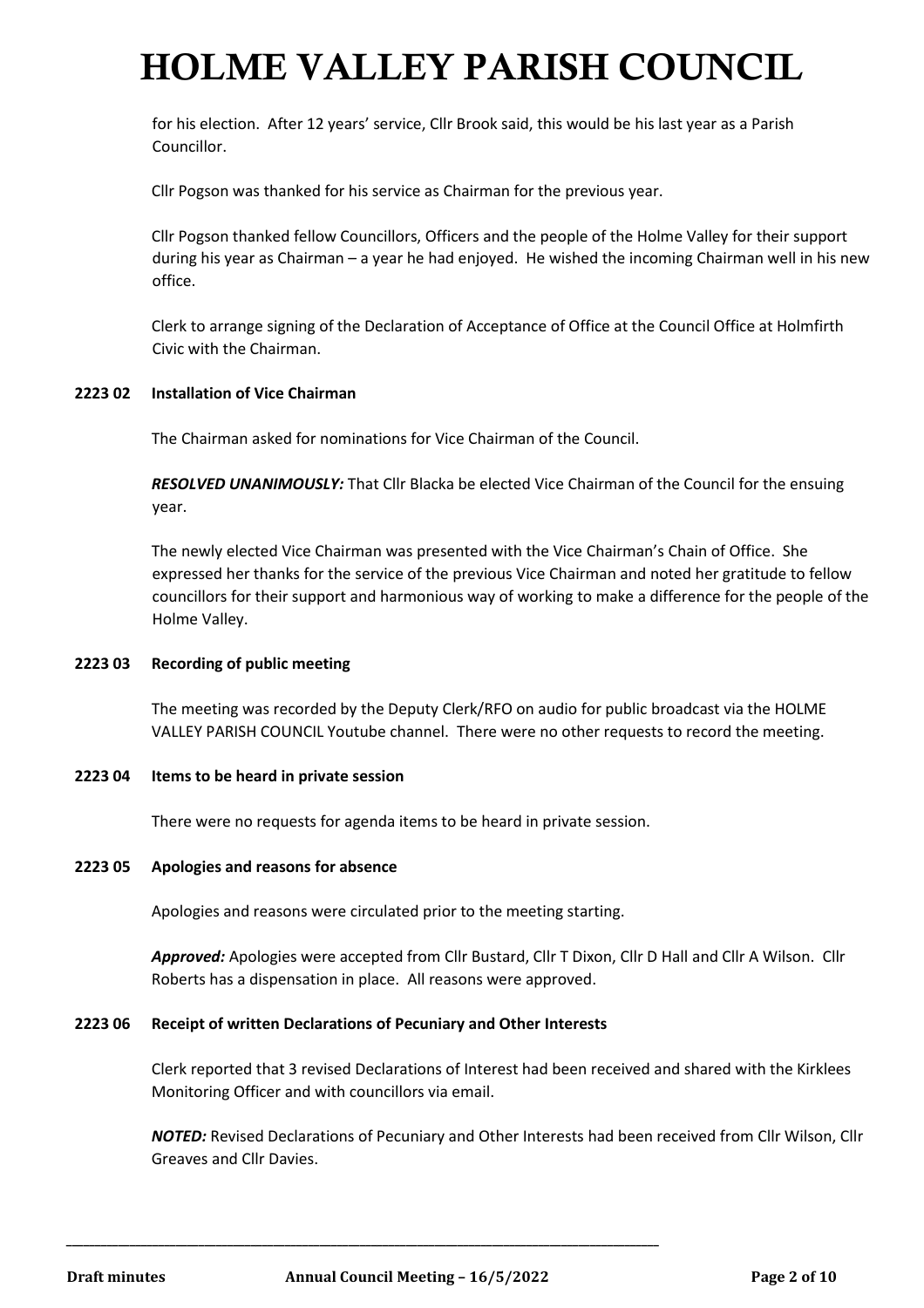Clerk to upload Revised Declarations to the HOLME VALLEY PARISH COUNCIL website following the meeting.

#### **2223 07 Declaration of interests in agenda items**

*NOTED:* The Clerk declared an interest in item 2223 19 Temporary contract variance for the Clerk of 7 hours.

#### **2223 08 Standing Committees**

An updated collated version of the Committee Preference form was shared at the meeting.

- 1) *RESOLVED:* membership of the FINANCE AND MANAGEMENT COMMITTEE for 2022-23 to consist of: Cllr M Blacka, Cllr M Bustard, Cllr D Carré, Cllr P Colling, Cllr P Dixon, Cllr S East, Cllr C Greaves and Cllr R Hogley.
- 2) *RESOLVED:* membership of the PLANNING COMMITTEE for 2022-23 to consist of: Cllr M Blacka, Cllr Pat Colling, Cllr Paul Dixon, Cllr Tom Dixon, Cllr Rachel Hogley, Cllr Andy Wilson.
- 3) *RESOLVED:* membership of the PUBLICATIONS AND COMMUNICATIONS COMMITTEE for 2022-23 to consist of: Cllr Kath Bellamy, Cllr Jason Brook, Cllr Mark Bustard, Cllr Rachel Hogley, Cllr Ben Lockley.
- 4) *RESOLVED:* membership of the SERVICE PROVISION COMMITTEE for 2022-23 to consist of: Cllr Mary Blacka, Cllr Jason Brook, Cllr Duggs Carré, Cllr Tom Dixon, Cllr Sean East, Cllr Donald Firth, Cllr Di Hall.
- 5) *RESOLVED:* membership of the CLIMATE EMERGENCY COMMITTEE for 2022-23 to consist of: Cllr T Bellamy, Cllr M Blacka, Cllr Paul Davies, Cllr Darryl Gould, Cllr Rachel Hogley, Cllr Sarah Sheard, Cllr Andy Wilson.
- 6) *RESOLVED:* membership of the STAFFING COMMITTEE for 2022-23 to consist of: Cllr Michael Pogson: Chairman, Cllr Jason Brook : Vice Chairman, Cllr Mary Blacka, Cllr Pat Colling, Cllr Sean East, Cllr Rachel Hogley.

Clerk to inform Cllr Roberts that she will be welcome to apply to join Finance and Management Committee once her current dispensation is at an end.

#### **2223 09 Office Holders**

Office holders were appointed for 2022-23 in accordance with Standing Orders.

The Staff Performance and Development Lead was appointed 15-11-2021. Cllr Pat Colling was confirmed as continuing in the role throughout the Council Year 2022-23 in line with Standing Orders.

The role of Vice Chairman for each Committee apart from the STAFFING COMMITTEE was deferred to the next meeting of each of the Committees.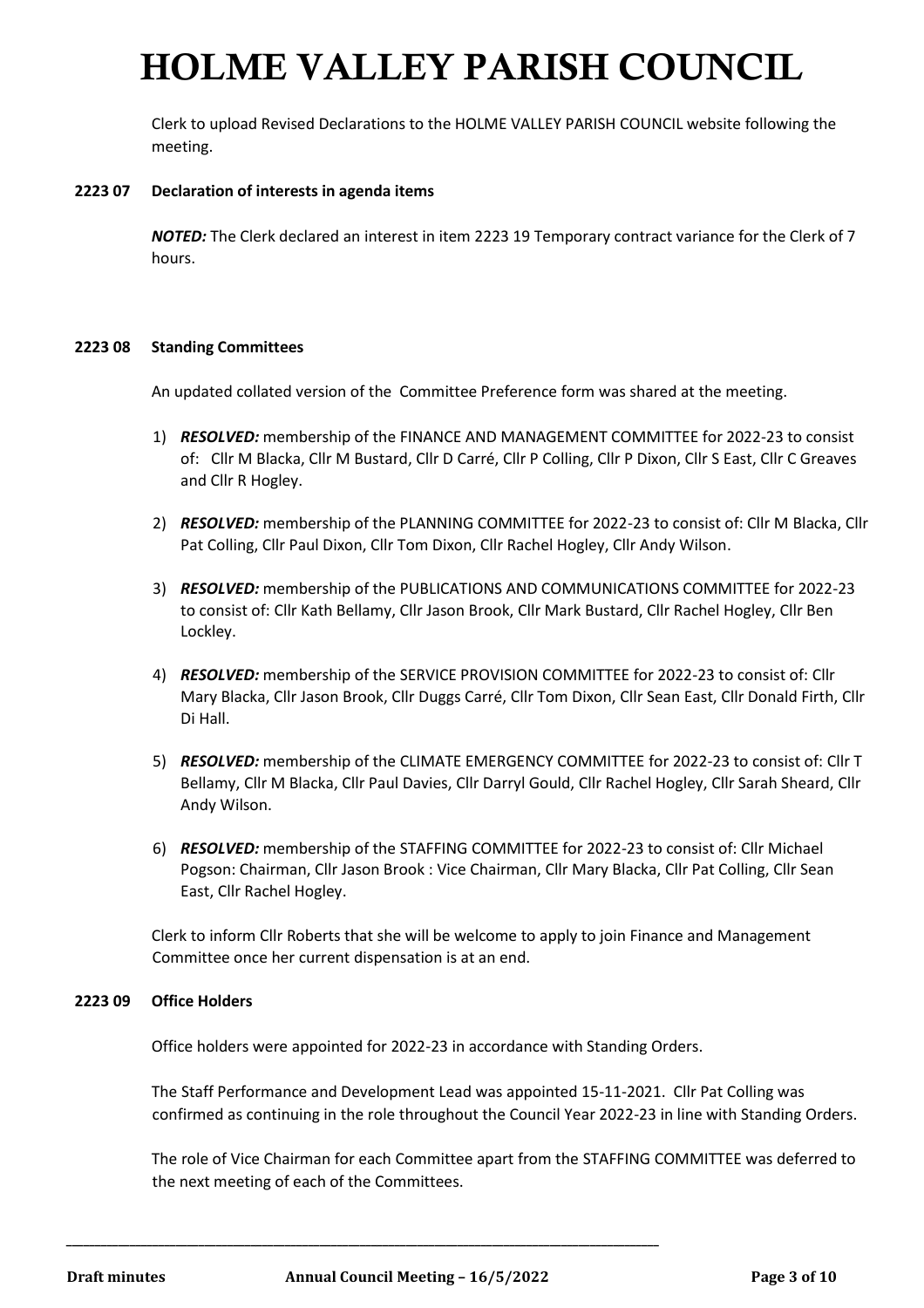*RESOLVED:* That the following Members be appointed as Office Holders for the ensuing year:

- 1) Cllr Pat Colling Chairman of the FINANCE AND MANAGEMENT COMMITTEE.
- 2) Cllr Mary Blacka Chairman of the PLANNING COMMITTEE.
- 3) Cllr Jason Brook to continue as Chairman of the PUBLICATIONS AND COMMUNICATIONS COMMITTEE, with election of new Chairman deferred to the next Committee meeting.
- 4) Cllr Sean East Chairman of the SERVICE PROVISION COMMITTEE.
- 5) Cllr Rachel Hogley Chairman of the CLIMATE EMERGENCY COMMITTEE.
- 6) Cllr Michael Pogson Chairman of the STAFFING COMMITTEE; Cllr Jason Brook Vice Chairman

#### **2223 10 The Annual Holme Valley Parish Council Report for 2021-22**

This item was deferred to the meeting on 11 July 2022.

#### **2223 11 Councillor attendance**

The protocol in place with regards to approving reasons for absence from meetings is:

*'Receipt of apologies and approval of reasons for absence shared in advance to be considered and recorded in minutes as a composite group whilst retaining the option of considering each individual apology where deemed necessary.'*

Advice from YLCA in line with Advice Note 30 states that a councillor may be recorded as absent from the meeting but that absence *must not be counted* in applying the 6 month non-attendance rule where apologies and reasons are minuted as being approved.

*Cllr Greaves arrived at 7.40pm.*

A number of points/concerns were raised during a discussion on this topic including:

- − A reminder that missing meetings means that residents go unrepresented.
- − Whilst the guidance allows non-attendance to not count towards the six month rule where reasons are accepted there should, nevertheless, be more challenge where meetings are habitually missed.
- − Where Councillors expect to miss a number of meetings for a valid reason a dispensation should be applied for.
- − It is good manners to send apologies if a meeting is to be missed.

The current protocol regarding accepting reasons for absence from meetings will continue to be applied.

### **2223 12 HOLME VALLEY PARISH COUNCIL Policies**

A list of policies was shared which identified the date on which each policy was last revised and adopted as well as identifying which body should revise each policy.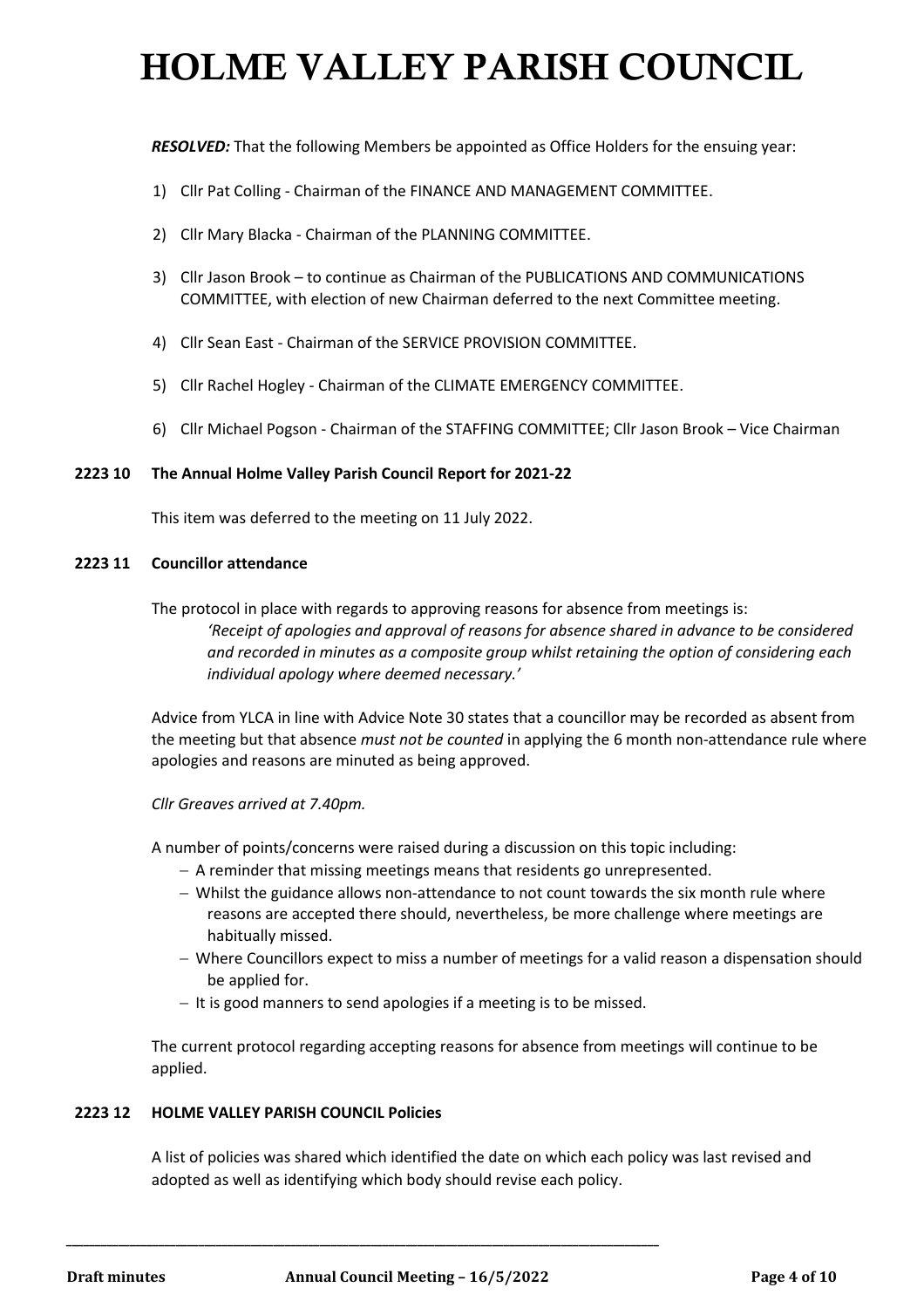Attention was drawn to revisions made to *Standing Orders*, *Scheme of Delegation* and the *Financial Regulations*.

*APPROVED*: All HOLME VALLEY PARISH COUNCIL policies listed for 2022-23 as available on the HVPC website including the revised *Standing Orders*, *Scheme of Delegation*, and *Financial Regulations*.

#### **2223 13 Representatives to Outside Bodies**

The list of the representatives to outside bodies was discussed and updated for 2022-23.

*RESOLVED:* to approve the representation to outside bodies, as detailed below.

| <b>Outside Body</b>                                                  | Representative(s)    |
|----------------------------------------------------------------------|----------------------|
|                                                                      | 2022/2023            |
| YLCA Branch meeting representatives x 2 (with permission to vote)    | Cllr Blacka          |
|                                                                      | Cllr Pogson          |
| <b>Brockholes Village Trust</b>                                      | Cllr Pogson          |
| Earnshaw's Foundation Charity                                        | Cllr K Bellamy       |
| Holmfirth Civic Hall Community Trust                                 | Cllr Carré           |
|                                                                      | <b>Cllr Colling</b>  |
| <b>Holmfirth Conservation Group</b>                                  | Cllr R Hogley        |
| Friends of Honley Library                                            | <b>Cllr East</b>     |
|                                                                      | <b>Cllr Colling</b>  |
| Kirklees Council - HV North Ward Partnership                         | Cllr S East          |
| Kirklees Council - HV South Ward Partnership                         | <b>Cllr P Davies</b> |
| Kirklees Historic Buildings Trust                                    | Cllr T Bellamy       |
| Kirklees Rights of Way Forum                                         | Cllr Wilson          |
| Peak District National Park Authority - Moors for the Future Project | Cllr T Bellamy       |
| Peak Park Parishes Forum                                             | Cllr T Bellamy       |

There are occasional HV North and South Ward information sharing meetings which are open to any councillor to attend.

Clerk to contact Julie McDowell to request that councillors are added to all relevant mailing lists regarding area meetings.

With reference to Kirklees Rights of Way forum this may now be operating under a different title. Cllr P Dixon wished it to be noted that the cavalier treatment of public rights of way/footpaths is a rising issue.

### **2223 14 To appoint Authorised Signatories under the Bank Mandates**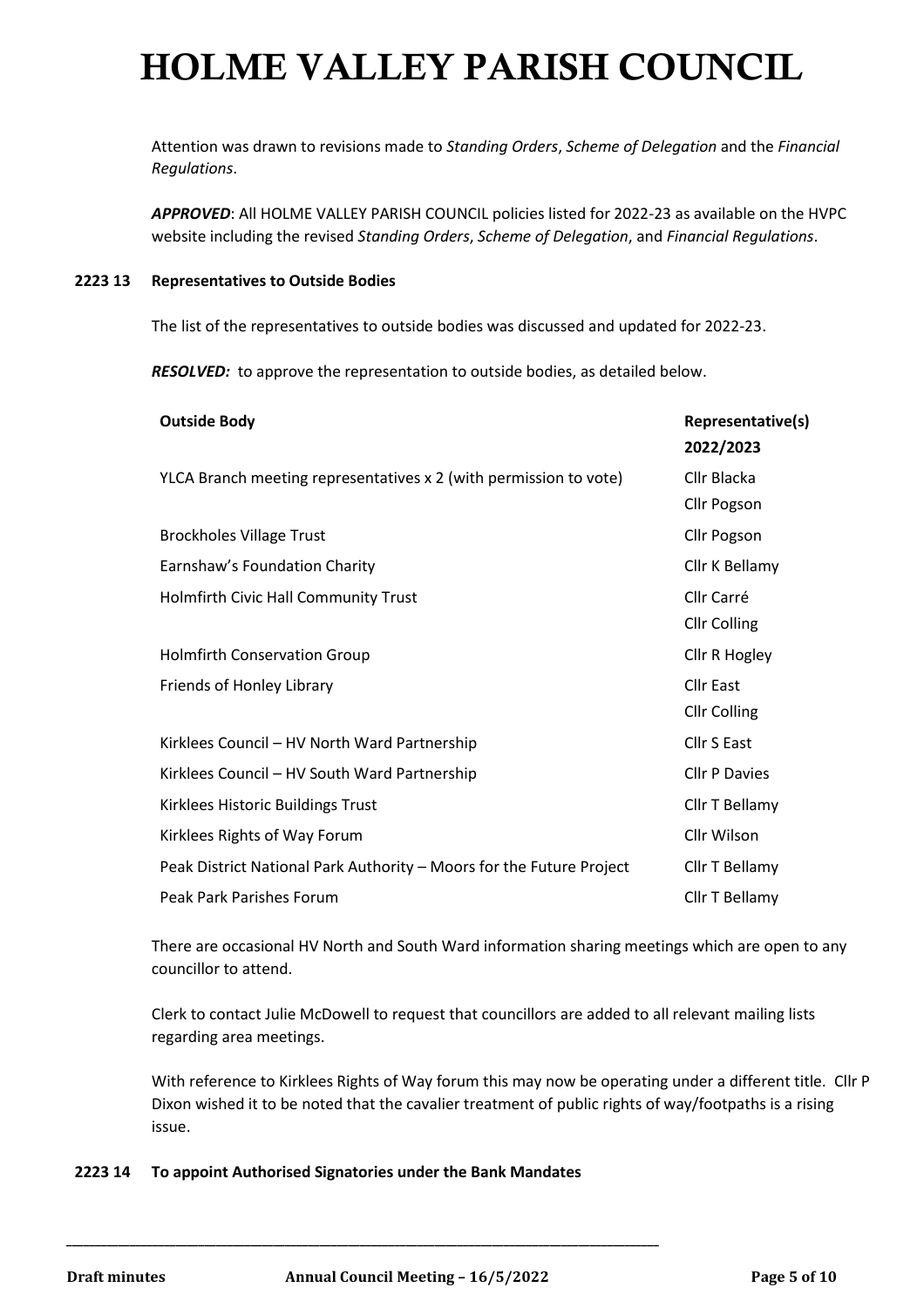Current mandatees were reviewed and the appointment of new mandatees for the three bank accounts listed considered.

*RESOLVED:* councillors were appointed as signatories as follows:

- (1) HSBC: Cllr T Bellamy, Cllr Blacka, Cllr Hogley and Cllr Pogson.
- (2) Svenska Handelsbanken: Cllr Blacka, Cllr Hogley and Cllr Pogson.
- (3) CCLA Public Sector Deposit Fund: Cllr Hogley, Cllr Pogson and the Deputy Clerk/RFO.

It was stated that monies are not normally spent from the Svenska Handelsbanken and CCLA Public Sector Deposit Fund accounts. The Finance and Management Committee are continuing research to identify an ethical account for future banking.

#### **TO CONFIRM THE MINUTES OF THE PREVIOUS HOLME VALLEY PARISH COUNCIL MEETINGS**

#### **2223 15 Minutes of HOLME VALLEY PARISH COUNCIL meetings**

*Approved:* the Minutes of the HOLME VALLEY PARISH COUNCIL Meeting held on 28 March 2022, numbered 2122 119 to 2122 144.

#### **THE COMMITTEE MINUTES UNDER DELEGATED POWERS**

#### **2223 16 Minutes of Standing Committee meetings**

*Approved:* the Minutes of the PUBLICATIONS AND COMMUNICATIONS COMMITTEE Meeting held on 21 March 2022, numbered 2122 61 to 2122 68.

*Approved:* the Minutes of the STAFFING COMMITTEE Meeting held on 21 March 2022 numbered 2122 39 to 2122 52.

*Noted:* the Minutes of the PLANNING COMMITTEE Meeting held on 4 April 2022 numbered 2122 `98 to 2122 213.

*Approved:* the Minutes of the FINANCE AND MANAGEMENT COMMITTEE Meeting held on 25 April 2022 numbered 2223 01 to 2223 19.

#### **REFERRALS FROM STANDING COMMITTEES**

#### *CLIMATE EMERGENCY STANDING COMMITTEE*

### **2223 17 Creation of an Earmarked Reserve of £1,000 as part of the CESC 2022-23 Budget for the continued roll-out of the** *If it's not far, leave the car* **campaign**

Clerk reported that the CLIMATE EMERGENCY STANDING COMMITTEE minute 2122 40 from the meeting on 18 October 2021 resolved to create an Earmarked Reserve of up to £1,000 in the CESC budget from 1st April 2022 should there be a need to carry over unspent, approved funding to be used only in the circumstances that monies allocated in 2021-22 budget for this purpose have not been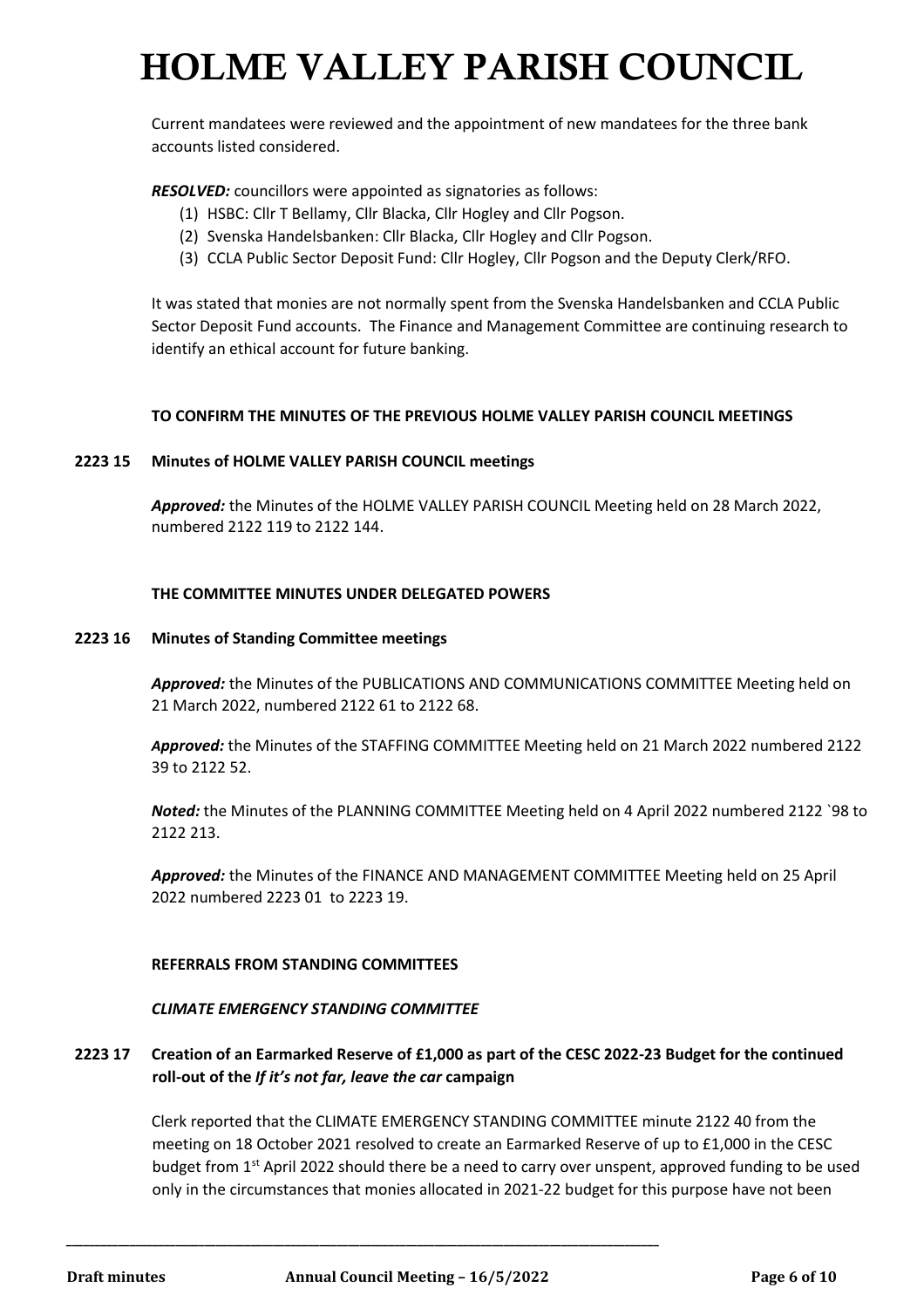drawn down by the end of the financial year. Only FULL COUNCIL can approve the creation of an earmarked reserve.

*Approved:* the creation of an Earmarked Reserve of £1,000 for the continued roll-out of the *If it's not far, leave the car* campaign.

## **2223 18 Creation of an Earmarked Reserve of £2,000 as part of the CESC 2022-23 Budget for the continued roll-out of the** *Living Streets* **campaign**

Clerk reported that CLIMATE EMERGENCY STANDING COMMITTEE minute 2122 45 from the meeting on 18 October 2021 resolved to create an Earmarked Reserve of up to £2,000 in the CESC budget from 1<sup>st</sup> April 2022 should there be a need to carry over unspent, approved funding to be used only in the circumstances that monies allocated in 2021-22 budget for this purpose have not been drawn down by the end of the financial year. Only FULL COUNCIL can approve the creation of an earmarked reserve.

*Approved:* the creation of a CESC Earmarked Reserve of £2,000 for the roll-out of the *Living Streets* campaign.

#### *STAFFING COMMITTEE*

#### **2223 19 Temporary Contract Variance for the Clerk of 7 hours**

The Clerk had declared an interest in this item.

Clerk reported that the meeting on 21-03-2022 of the STAFFING COMMITTEE resolved to recommend to FULL COUNCIL that the temporary contract variance of 7 hours from 25 hours to 32 for the Clerk was continued (2122 48).

This will be formally reviewed at the next STAFFING COMMITTEE meeting on 18 July 2022 in line with the resolution to review the variance every six months.

*Resolved:* to approve continuation of temporary contract variation of 7 hours.

#### **FINANCIAL MATTERS**

#### **2223 20 Schedule of Payments**

The Schedule of Payments for April and the Schedule of Payments for May were included in the document pack.

Deputy Clerk/RFO explained the backpay included in the Schedule of Payments.

*Noted:* Schedule of Payments for April 2022.

*Resolved:* To approve Schedule of Payments for May 2022.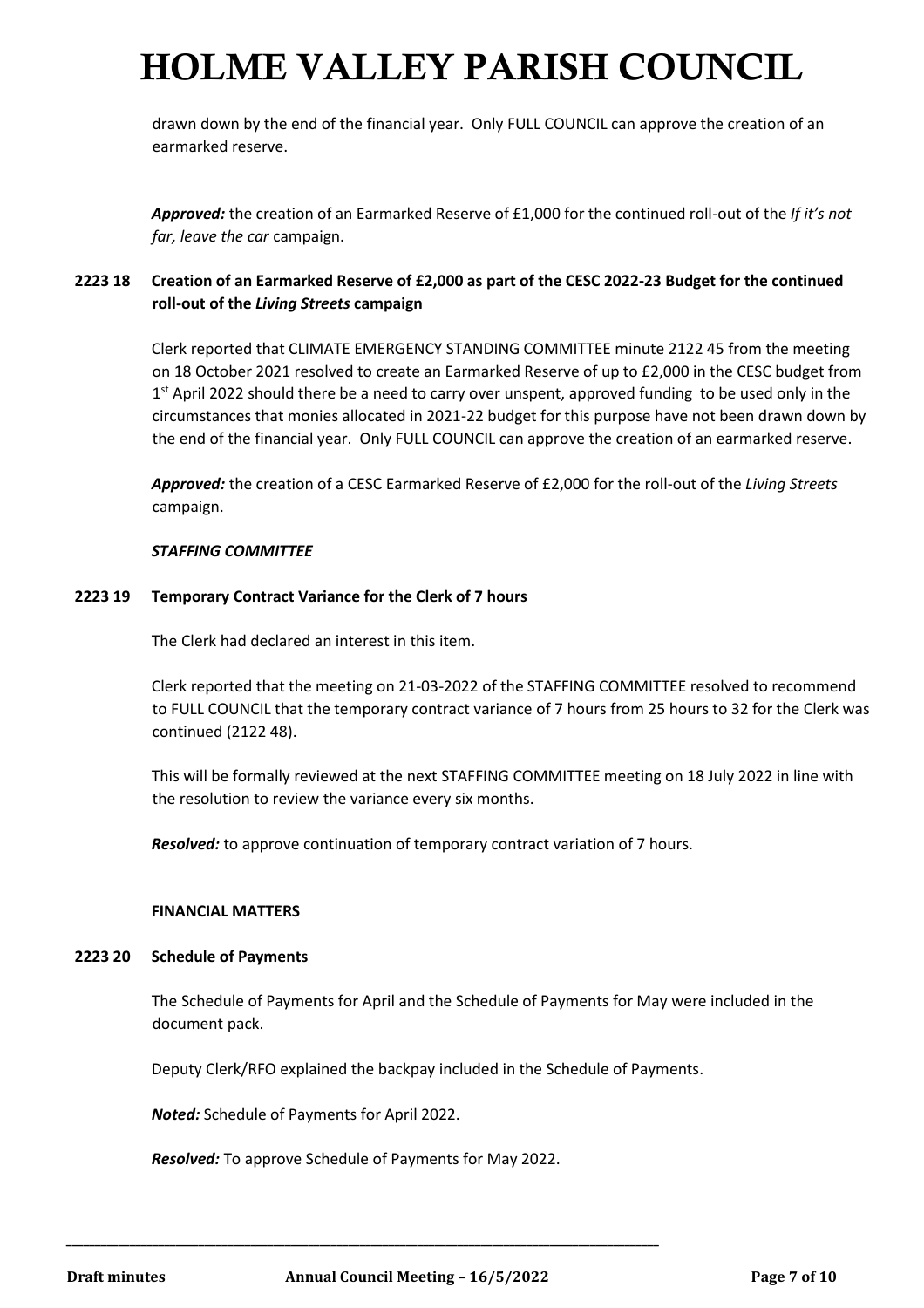#### **MATTERS RESERVED FOR HOLME VALLEY PARISH COUNCIL**

#### **2223 21 Fixed Asset List**

The Deputy Clerk/RFO reported that an amended Fixed Asset List had been included in the document pack. He explained why the amendments had been necessary.

*Resolved:* To approve the amended Fixed Asset List.

#### **2223 22 End of Year Accounts 2021-22**

Deputy Clerk/RFO reported that Earmarked Reserves can only be created from General Reserves.

*Resolved:* To approve the End of Year Accounts for 2021-22.

#### **2223 23 Annual Governance and Accountability Return 2021-22**

Deputy Clerk/RFO reported on the Annual Governance and Accountability Return 2021-22.

#### *Resolved:* To approve:

- 1. The Annual Governance Statement 2021-22
- 2. The Accounting Statements 2021-22
- 3. All supporting documentation

These were signed at the end of the meeting.

#### **2223 24 Appointment of Internal Auditor**

HOLME VALLEY PARISH COUNCIL is required to minute formally the appointment of the internal auditor on an annual basis.

*Approved:* the appointment of the Internal Auditor Ms Safia Kauser from *Internal Audit Yorkshire* for 2022-23.

#### **2223 25 Interim Internal Audit Actions**

The Interim Audit and Actions were approved 28-3-22. The Clerk reported on progress.

*Noted:* actions taken resulting from Interim Internal Audit.

*Noted:* the Deputy Clerk was thanked for his work in steering through the audit process.

#### **2223 26 Insurance for HOLME VALLEY PARISH COUNCIL and Holmfirth Civic Hall**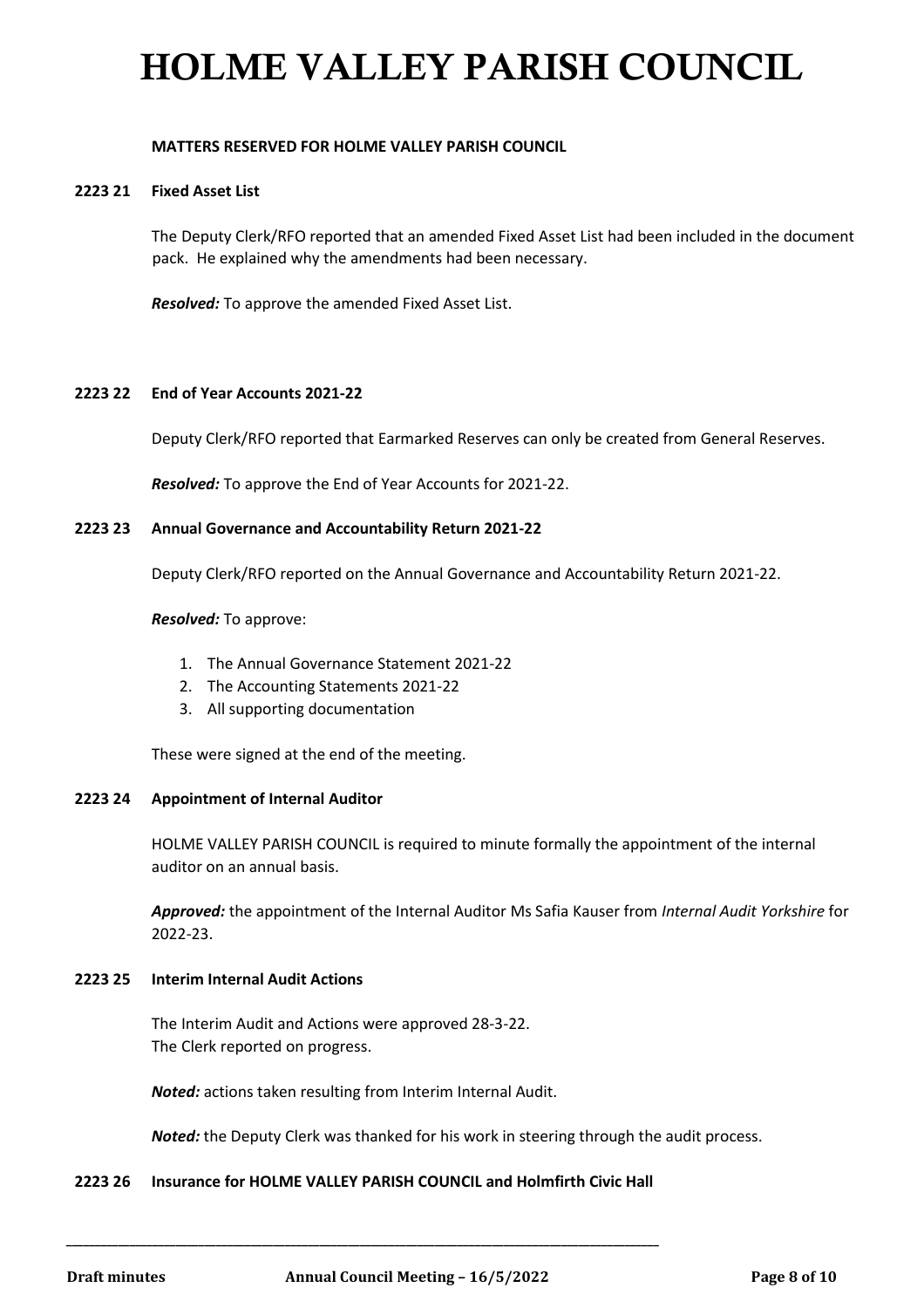The Deputy Clerk/RFO reported on issues that had come to light regarding the insurance of Holme Valley Parish council, particularly with regards to The Civic. This had created a circumstance whereby a change of insurer had been needed and the services of an insurance broker sought. Whilst the outcome was that the insurance premium was slightly over budget the cost of cover was now at a more realistic level.

*Approved:* the insurance for HOLME VALLEY PARISH COUNCIL and Holmfirth Civic Hall 2022-23 as presented to the meeting.

*Noted:* the Deputy Clerk was thanked for his persistence in seeking and securing a satisfactory conclusion.

### **2223 27 Adopted Red Phone Kiosk Expenditure**

Clerk reported that on 28-3-22 FULL COUNCIL resolved to approve payment from General Reserves 2021-22 to allow the renovation of the recently adopted phone box adjacent to the Post Office in Holmfirth. However, these renovations were not carried out as the quotation for work exceeded the figure originally shared with FULL COUNCIL. The Clerk intended to identify suitable custodians for the box prior to the work being carried out.

The phone box adjacent to Wooldale Methodist Chapel was adopted in early May 2022 by HOLME VALLEY PARISH COUNCIL. The Wooldale Allotment Society have custodianship of the kiosk, using it as a seed and plant exchange. The Wooldale Allotment Society had planned a ribbon-cutting ceremony on Saturday 4<sup>th</sup> June as part of their Platinum Jubilee celebrations and asked for representation from HOLME VALLEY PARISH COUNCIL to officiate at the ribbon-cutting.

Expenditure was needed for renovations to the phone box of £1624 which exceeded what can be authorised by the Clerk under Financial Regulations. Furthermore, the quotation exceeded monies in the phone box budget.

*Approved:* expenditure of £1624 from General Reserves to pay for the renovation of the recently adopted red K6 Phone Box adjacent to Wooldale Methodist Chapel.

*Resolved:* Cllr Brook and Cllr Blacka to represent HOLME VALLEY PARISH COUNCIL for Wooldale phone box ribbon-cutting as part of Jubilee celebrations.

*Approved:* expenditure of £1500 from General Reserves to budget line 590 Phone boxes- maintenance.

#### **2223 28 Neighbourhood Development Plan**

A bound copy of the made *Neighbourhood Development Plan* was distributed to each councillor present with a printed copy of a covering letter during this meeting.

#### **CORRESPONDENCE**

#### **2223 29 Peak Parishes Forum correspondence**